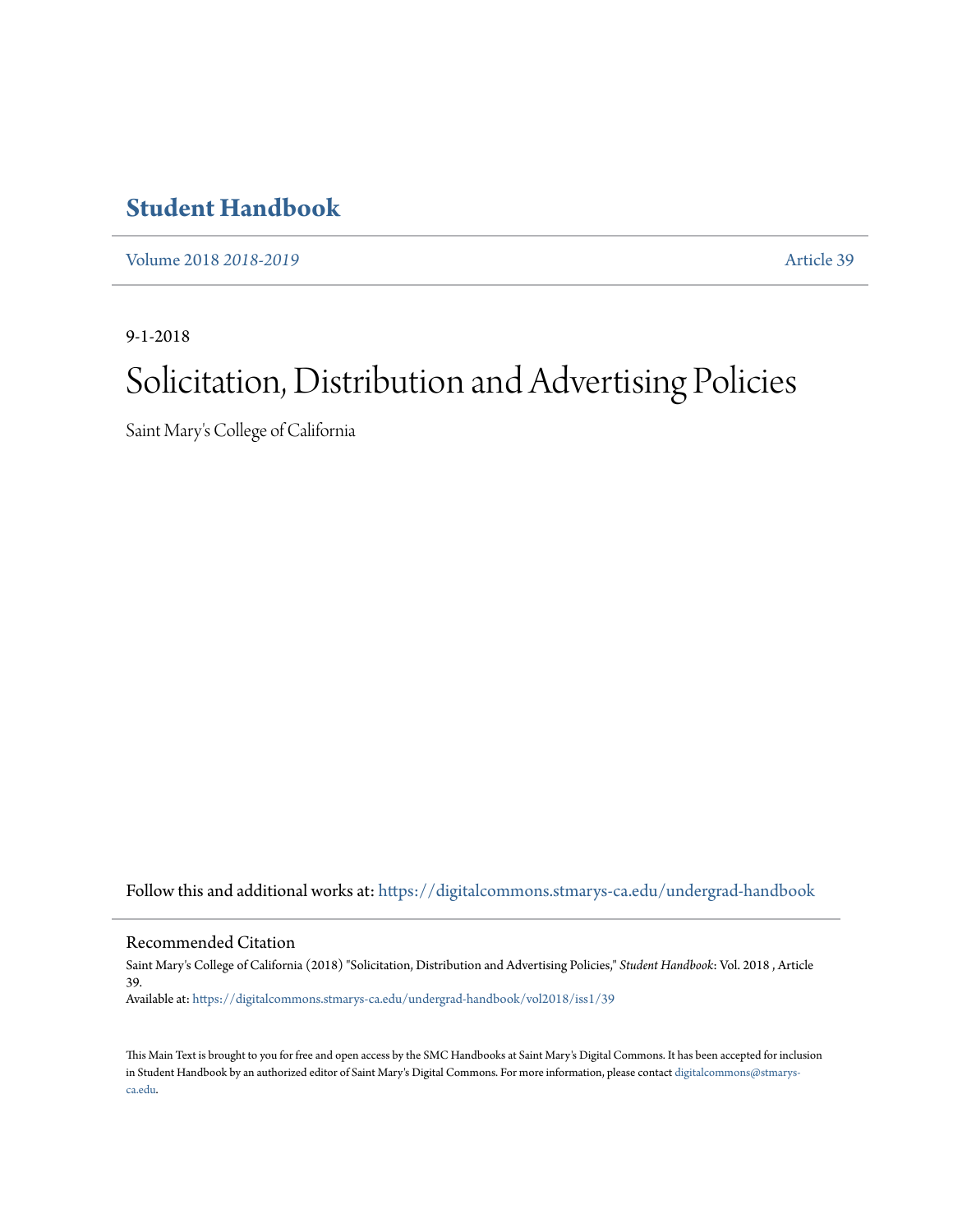# **Solicitation, Distribution and Advertising Policies**

## **Copyright/Use of College Name and Logo**

The College's name, logos, seal and other marks, including but not limited to the image of the Chapel, are protected under state and federal law and the unauthorized use of these marks is prohibited. Furthermore, the De La Salle statue is protected by copyright. Permission for any student or recognized student group to use these marks must be coordinated through the Assistant Dean of Student Life, who shall obtain permission in writing from the appropriate Saint Mary's official charged with managing the use of Saint Mary's marks.

### **Posting Policy**

Saint Mary's College is a community dedicated to the intellectual enrichment and personal development of all of its members through study, inquiry and continuing communication with one another. In accordance with its Lasallian heritage and Core Principles, the College encourages a balanced approach in the expression of opinions. The posting, distributing, or disseminating of printed materials (i.e. fliers, posters, table tents, banners, handbills) that advertise, publicize, or otherwise provide notice of activities, events, or information are subject to this Posting Policy.

The Assistant Dean of Students, or designee, grants permission to on- and off-campus individuals and groups to post, distribute or disseminate printed materials on campus. The College maintains the authority and right to prohibit the distribution of any material, which in the estimation of the college might cause a security problem or interferes with any instructional or college event. The College also maintains the right to regulate the time, manner, and place of any distribution of written material which is likely to cause harm to college property, physical danger to any individual, or in any other way breaches the security of the college or disrupts the furtherance of education.

When posting, anywhere on campus, the following must be observed:

- 1. The posting, distributing, or disseminating of printed materials (i.e. fliers, posters, table tents, banners, handbills, etc.) that are used to advertise, market, promote and/or provide notice of activities, events or information are all subject to the Posting Policy.
- 2. Approval to post, distribute or disseminate printed materials for on-campus and off-campus individuals is granted through Student Involvement and Leadership (SIL).
- 3. All printed materials must indicate the name of the sponsoring department, or student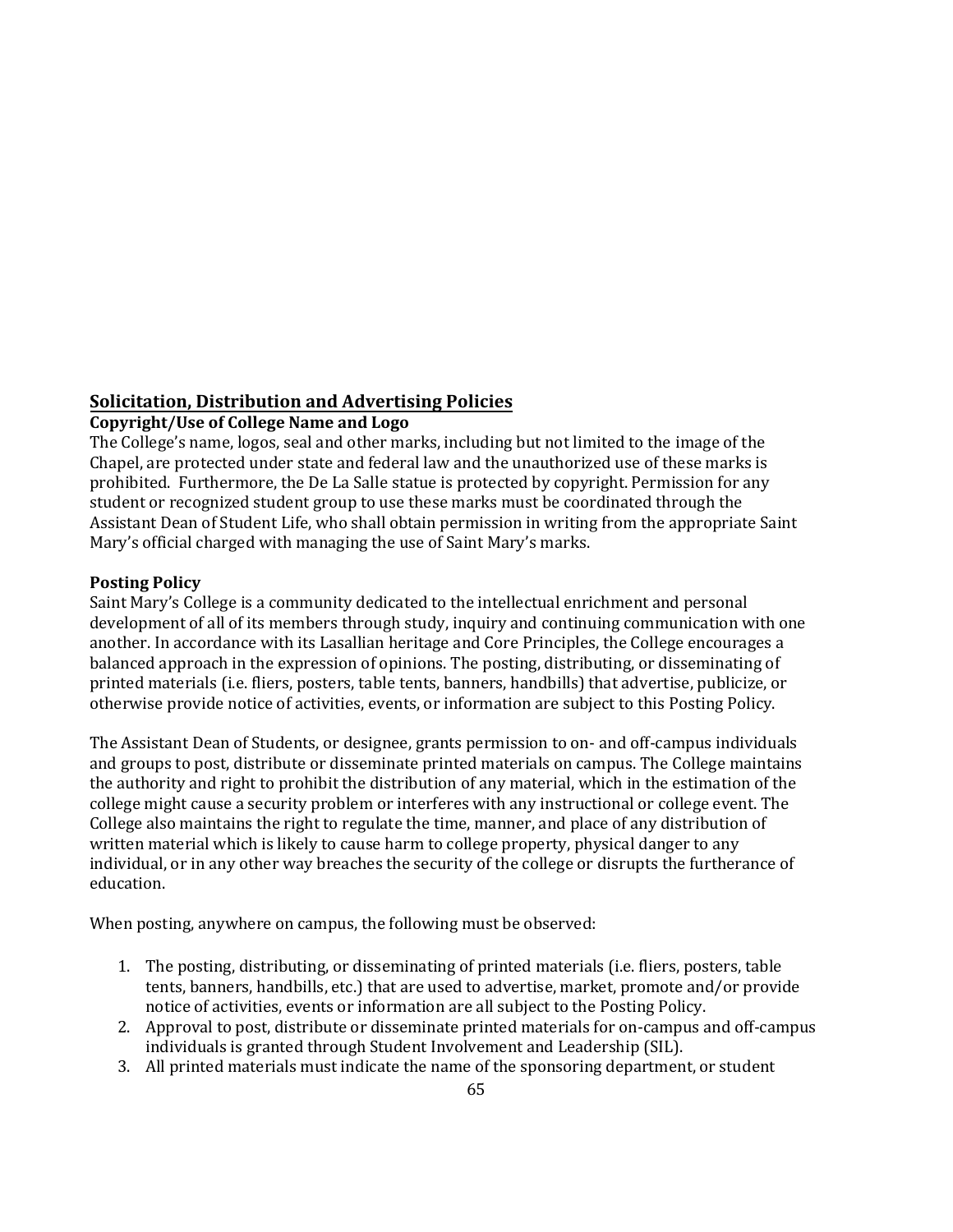organization and contact information, as well as the location, date and time of the event.

- 4. Printed materials may not be placed on or against, attached to, or written on any structure or natural feature of the campus such as, but not limited to, the surface of walkways or roads (floors), fountains, posts, pillars, waste receptacles, lawn, trees, or on vehicles parked on campus, doors or buildings, windows, surfaces or stanchions and wooden standards.
- 5. The use of chalk, for marketing purposes, on any surface is not permitted.
- 6. Only one (1) posting of any kind is permitted in any posting location. Posting is permitted on a first-come, first-served basis, and existing postings may not be removed or covered by new ones.
- 7. Materials can be posted for a period of two (2) weeks.
- 8. No individual or group may leave fliers, announcements, or printed literature of any kind on campus grounds, parked vehicles, or inside any campus building, nor otherwise affix or insert such materials into campus lawns or grounds.
- 9. Postings must be removed within 24 hours following the publicized event by the sponsoring organization.
- 10. Only "safe-release" painters' tape (blue tape) may be used to post fliers and posters. Other tapes will damage the surfaces of walls and buildings. Fliers posted on bulletin boards may be attached with staples, pushpins, or blue tape. Please note that blue tape can be purchased through the College's warehouse; Student Involvement and Leadership does NOT provide it for college departments.

#### *Off-Campus Individuals*

- 1. The posting, distributing, or disseminating of printed materials that are used to advertise, market, promote and/or provide notice of activities or events are all subject to the College's Posting Policy. Postings for employment, sales, discounts, etc. that are not attached to an event cannot be posted and should seek alternative modes such as buying an ad in the college's newspaper (The Collegian) or the Career Center, for employment notices.
- 2. A maximum of 25 posters or fliers must be submitted to Student Involvement and Leadership for approval and posting. Off-campus individuals may not post their own materials on campus. Materials should measure a minimum of 8 1/2" x 11" and not exceed 11" x 17" in size.
- 3. All printed materials must indicate the name of the sponsoring business or organization and contact information, as well as the location, date and time of the event.
- 4. Materials can be posted for a period of up to two (2) weeks.
- 5. No individual or group may leave fliers, announcements, or printed literature of any kind on campus grounds, parked vehicles, or inside any campus building; nor otherwise affix or insert such materials into campus lawns or grounds.
- 6. Promotion and advertising of an event may indicate that alcohol will be available for purchase and must indicate that "ID will be required." Also, the promotion and advertising of an event shall not portray symbols of alcoholic beverage consumption (including, but not limited to, foaming mugs, cans, glasses and kegs), excessive consumption (including, but not limited to, drinking contests and competitions) or emphasize frequency or quantity of alcoholic beverage consumption.
- 7. Failure to meet Posting Policy Guidelines will result in the loss of on-campus posting privileges.
- 8. Off-campus advertisers do not have access to residence halls.

#### *Posting Areas*

1. External Posting Spaces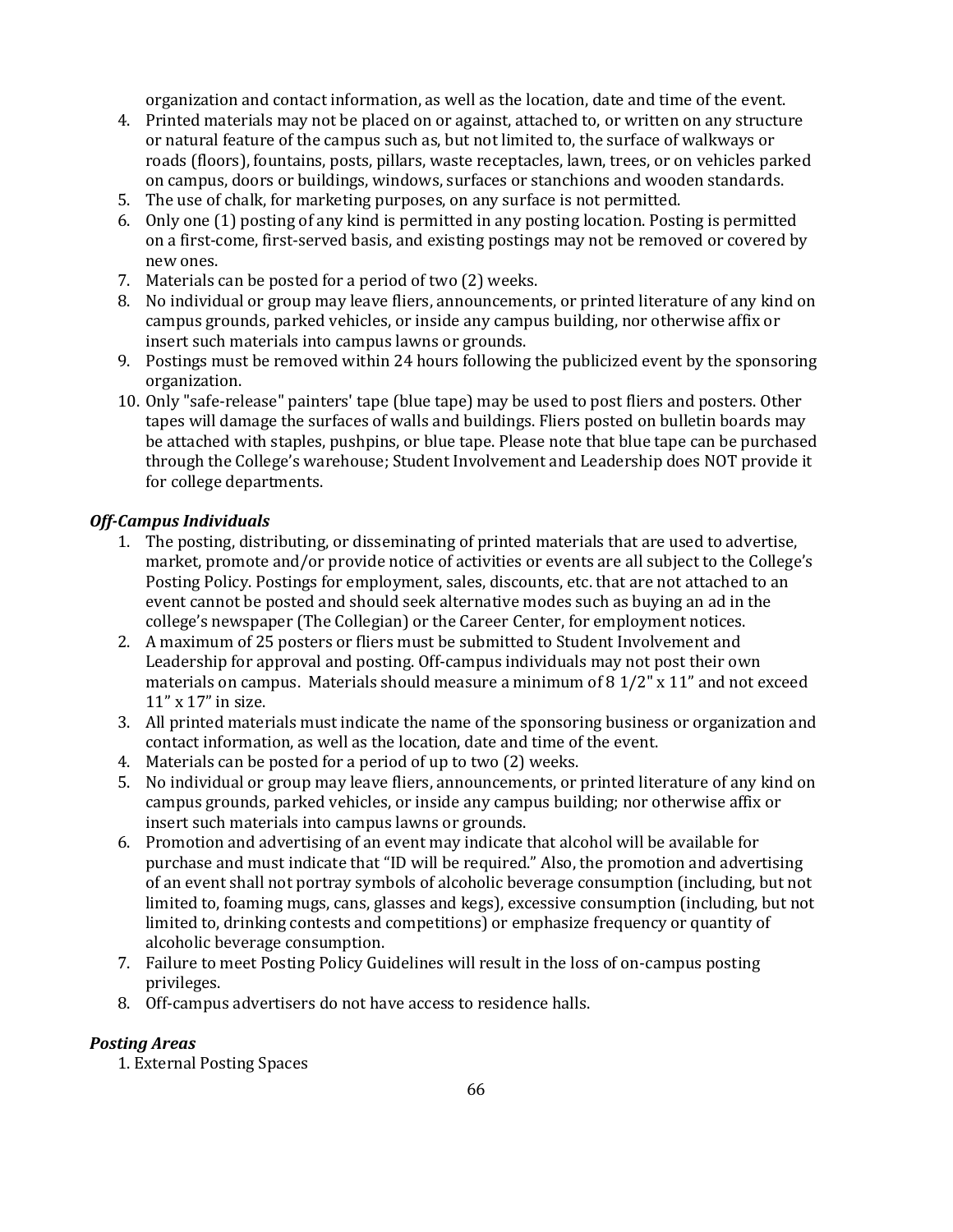- There are 30 high-traffic areas located throughout central campus for posting fliers. These areas are painted in a beige color and are clearly marked as posting areas for approved materials which should measure a minimum of 8 1/2 " x 11" and not exceed 11" x 17" in size.
- 2. Bulletin Boards and Display Cases
	- Departmental bulletin boards, typically located outside of administrative or academic department offices, are maintained by the respective departments. Permission for posting at these locations must be obtained from the specific department head or designee.
	- The Student Involvement and Leadership windows are available for posting printed materials (minimum of  $8 \times 11$  in size) for special events. Requests must be submitted a minimum of two (2) weeks prior to the event (for departments and student organizations).
- 3. Residence Halls
	- Departments, student organizations and individuals do not have access to Residence Halls and must not post on any area in or surrounding the building. Posting on the exterior of the building, doors, windows, lampposts and light fixtures is not permitted
	- Copies of fliers, posters and other promotional materials must be submitted to the Office of Residential Experience for posting.
	- Materials posted in Oliver Hall must observe the Posting Policy in its entirety. Items that are not congruent with the policy or stamped by Student Involvement and Leadership, will be removed.
	- Placing table tents in Oliver Hall, Dryden, Brickpile and Café Louis is allowed. Table tents must be printed on white paper, as those printed in color paper will stain the tables. Loose fliers may not be left on the tables in the aforementioned locations.
- 4. Large Banners
	- The Brickpile wall along Ferroggiaro Quad is the only posting area for large banners, signs, or other specialized promotional materials (minimum size is 11" x 17" and must not to exceed 3' x 3').
	- Vinyl banners (not to exceed 10' x 3' in size) can be hung from the trees in front of Filippi Administrative building with advance approval from Student Involvement and Leadership. Approval must be requested a minimum of two (2) weeks prior to the hanging of the banner. In addition, the actual hanging of banners must be coordinated through Facilities Services.
- 5. "Day of" Posting
	- "Day of" posting is allowed for directional and informational purposes for campus-wide events and must be removed immediately after the event. "Day of' posting must be related to the function of the program such as schedule, directions, and registration. Pre-approval must be secured through Student Involvement and Leadership.
	- A-frames may be used but cannot be placed in the Arcade as it limits accessibility.

#### *Sanctions*

The sponsoring organization is responsible for the removal of all publicity, including banners within 24 hours following the event. Directional signs must be taken down immediately after the event.

- Continued failure to remove expired publicity may result in loss of posting privileges.
- Student Involvement and Leadership may immediately remove any publicity not in accordance with this policy.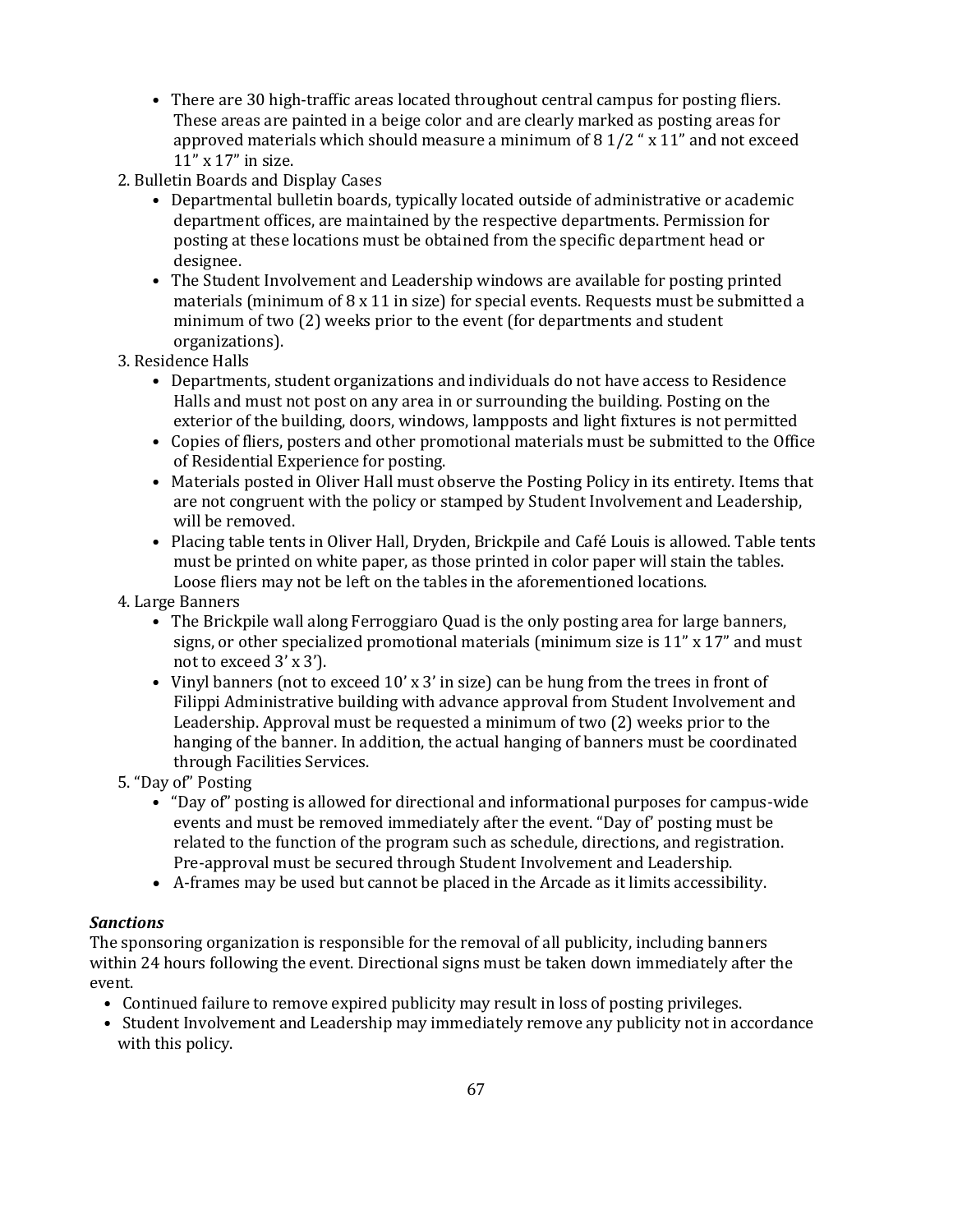• Residential Experience staff may remove any publicity not in accordance with this policy or guidelines set forth by the Office of Residential Experience.

# **Painting the SMC**

The painting of the SMC by campus groups and individuals has been a longstanding tradition at Saint Mary's College of California. For generations, students have commemorated special events, heritage months and holidays by trekking up the hill, with paint supplies in tow, to give the "SMC" their special mark. Students, staff and faculty participate in this tradition as a way to let their presence on campus be known while building community within their group.

In an effort to encourage the equitable access to the letters for all, Student Involvement and Leadership has created the following guidelines:

- 1. Submit a request to paint the SMC to Student Involvement and Leadership two weeks prior to your proposed date via email (sil@stmarys-ca.edu.) Be sure to include proposed dates and the reason for painting it.
- 2. Upon receiving written approval from SIL, your group may paint the "SMC."
- 3. The "SMC" shall remain painted for a period of no more than two (2) weeks, after which Buildings and Grounds will repaint it to its original white color.
- 4. The SMC is to remain white during the following times:
	- Move-In Day Week of the
	- Mass of the Holy Spirit
	- The beginning of Finals' Week through the end of the Christmas break
	- De La Salle week
	- The beginning of Finals' Week through both graduation ceremonies
	- All summer

# **Solicitation and Commercial Activity**

The College has an obligation to preserve the student's right to personal privacy, safety, and security. Individuals or organizations wishing to engage in commercial activity on campus may do so only with the written approval of the Vice President for Finance and Administration. The College does not allow door-to-door solicitation of products or services in the residence halls. This policy applies to all College and off-campus organizations, groups and individuals.

# **Fundraising Policy**

The following principles, policies and procedures govern all student fundraising activities at Saint Mary's College of California. The purpose of this policy is to guide Saint Mary's student organizations in planning their fundraising activities for the benefit of the campus community. Fundraising is the responsibility of the College's President and the Vice President for Advancement in accordance with the priorities established by the Board of Trustees.

- 1. Student clubs, classes and organizations may conduct on-campus fundraising after seeking the approval of their advisor and Student Involvement and Leadership.
- 2. Student organizations are permitted to conduct infrequent collection of food, clothing or change for charities; make requests for donated labor or donated products; and hold activities like bake sales that by and large do not solicit significant cash gifts. These student fundraising activities are only permitted on campus.
- 3. Student groups may solicit from individuals and businesses that have given money to the group in the past five years or that have a previous relationship with the group.